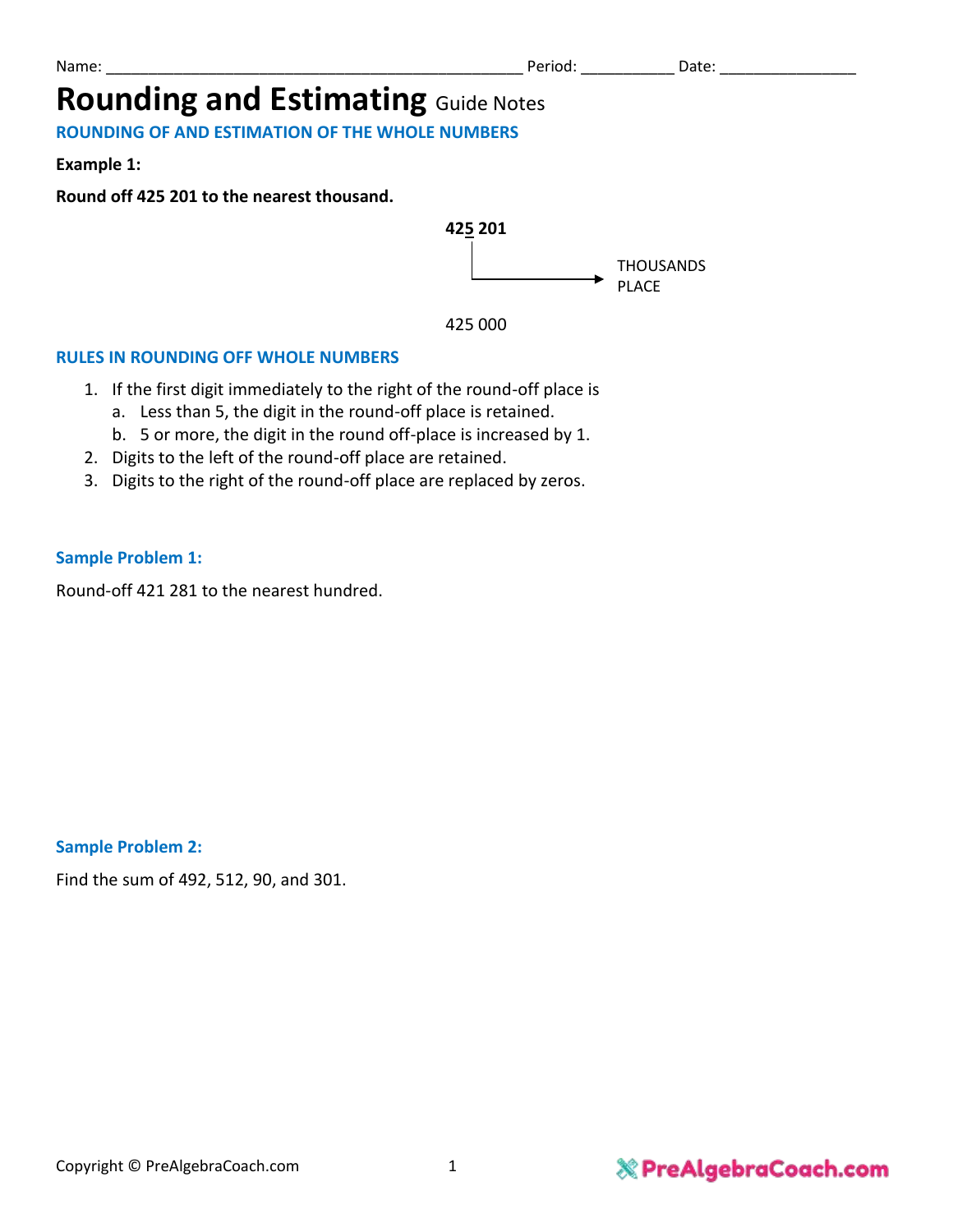# **Rounding and Estimating Guide Notes**

#### **Estimation**

**The process of approximating the answer so that an unreasonable answer caused by careless mistakes can be recognized is called** *estimation***.**

#### **Sample Problem 3:**

Estimate 921 - 512 then determine the exact answer.

#### **Sample Problem 4:**

Choose the best pair of compatible numbers for  $255 \div 50$ .

a.  $260 \div 50$  b.  $260 \div 60$  c.  $250 \div 50$ 

#### **Sample Problem 5:**

Estimate  $272 \div 4$ .